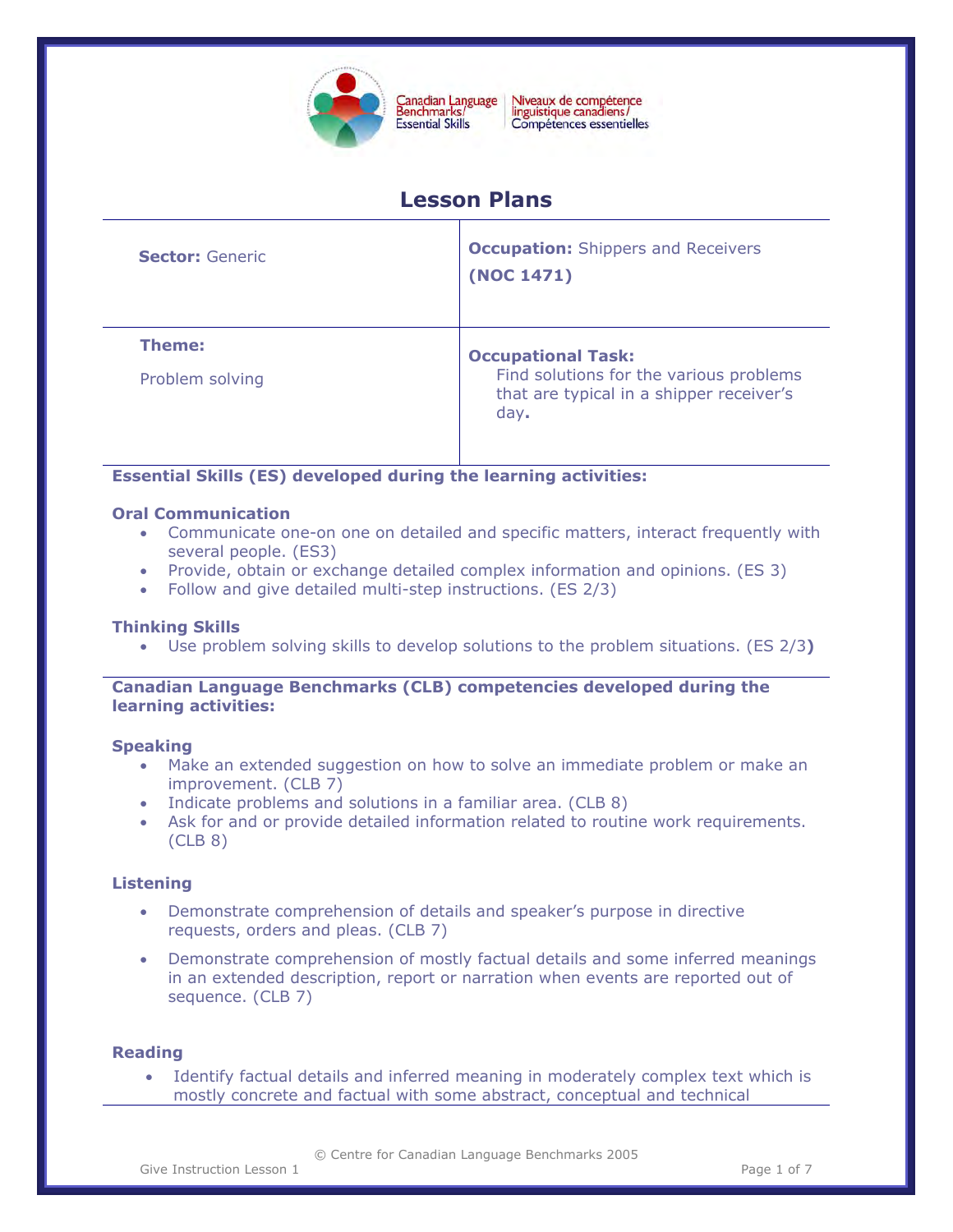

Canadian Language<br>Benchmarks/ Niveaux de compétence<br>linguistique canadiens/ Compétences essentielles

vocabulary items. (CLB 6)

• Follow a set of common everyday instructions when not presented completely in point form: sequence/order must be inferred. (CLB 6)

#### **Writing**

- Effectively convey familiar information in familiar standard formats. (CLB 6)
- Fill out moderately complex forms. (6/7)

#### **Language and culture focus for the learning activities: Grammar**

• Grammatical structures needed for questioning and getting more information: What is the problem? Why can't the order be here on time? How can you fix this? What is the latest date we can move this to? What should we do? What do you suggest we should do? What can you do about this? When can we expect the shipment? Should we cancel the shipment? When can we expect the shipment? We can't accept these goods, this merchandise, etc. When can you replace this order? How soon can you have it here?

• Making suggestions (I think we should…., Maybe we could….., I suggest….., I'd like you to…., We need this…. by ….)

#### **Vocabulary**

• Describe goods, explain problems, suggest solutions

 e.g. damaged, dented, scratched, smashed, spoilt, ruined, late, overdue, amount, quantity , sum, total, merchandise, products, goods, stock, wrong, incorrect, unacceptable

**Culture -** It is necessary to be systematic, well organized and accurate. Shipper Receivers need strong communication skills to coordinate their activities with customers, suppliers, end users, truck drivers and other transporters. They need to be able to come up with ideas to handle problems and stay calm and in control.

**Suggested teacher resources and classroom materials needed:** 

# **Essential Skills Profile 1471**

**<http://srv600.hrdc-drhc.gc.ca/esrp/english/profiles/18.shtml>**

## **Background information on shippers receivers**

**<http://www.edunetconnect.com/cat/careers/shipper.html>**

#### **Cards with the following problems written on them:**

• A shipment is late arriving. Discuss the details with your supervisor and with your

© Centre for Canadian Language Benchmarks 2005

Give Instruction Lesson 1 and 1 and 1 and 1 and 1 and 1 and 1 and 1 and 1 and 1 and 1 and 1 and 1 and 1 and 1 and 1 and 1 and 1 and 1 and 1 and 1 and 1 and 1 and 1 and 1 and 1 and 1 and 1 and 1 and 1 and 1 and 1 and 1 and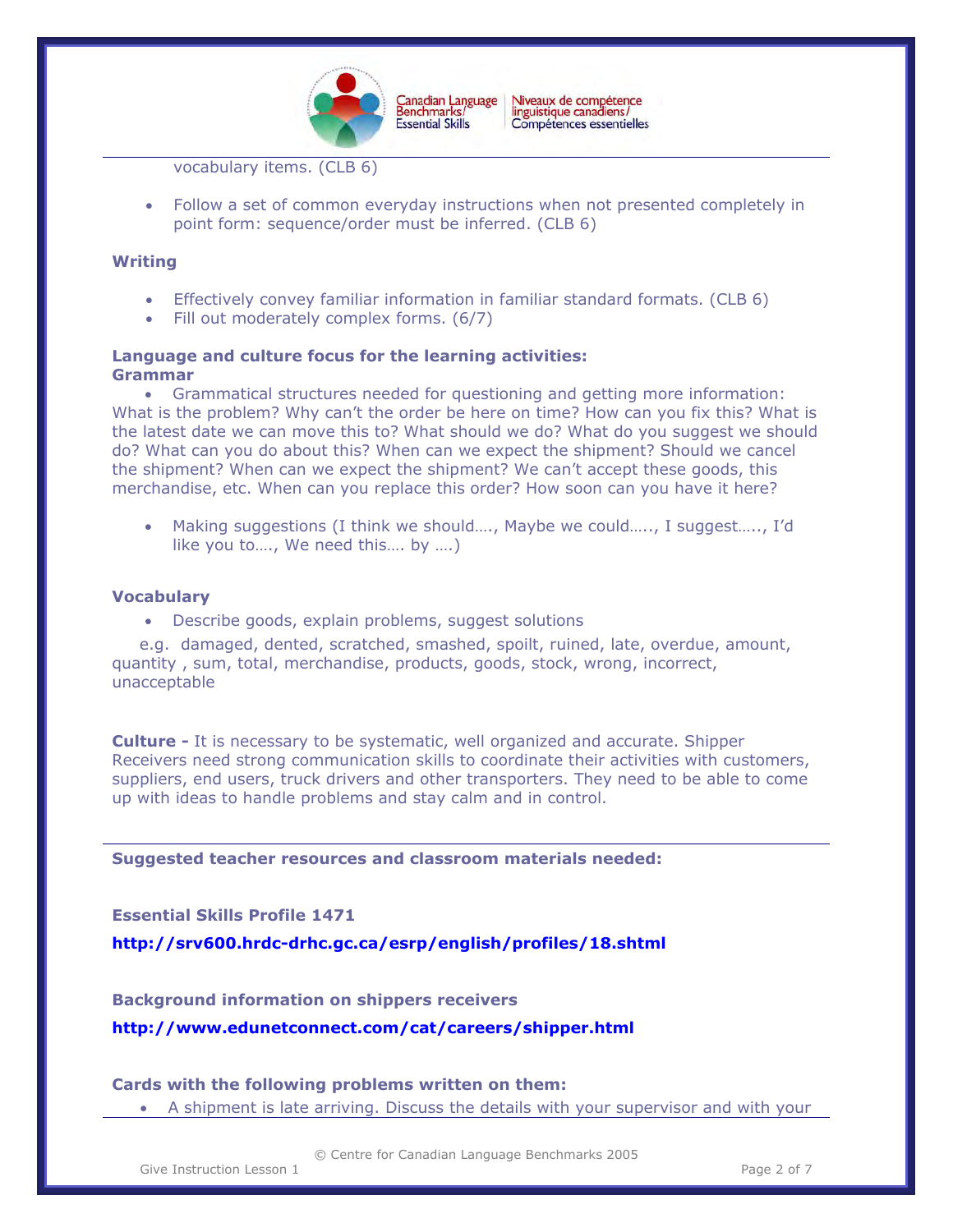

Niveaux de compétence<br>linguistique canadiens/ Canadian Language<br>Benchmarks/ Compétences essentielles

supplier. Get the necessary information and make some suggestions about what to do.

- A shipment has arrived with damaged goods. Discuss the details with your supervisor and with your supplier. Get the necessary information and make some suggestions about what to do.
- You have received the wrong product for an order. You must determine the most appropriate solution. Two possible solutions are either returning the merchandise or storing it for use in another order. Can you think of any others? Role-play this in a discussion with your supervisor.
- You have received payment slips which are incorrectly filled out. Consult with coworkers for information or contact clients and carriers to clarify the payment details.
- You must cope with the arrival of large shipments of improperly packed goods while short of staff. You must determine how best to arrange for quick unloading of goods without damage, using available staff. Role-play collaborating with your available staff to find a solution.

One evaluation sheet for each learner for each role play. See attached sample of Evaluation sheet.

**Estimated time for the learning activities: 3 hours This is one lesson in a series of English in the Workplace classes.** 

#### **Learner Profile:**

Multi level employees in a manufacturing plant. They either work as shipper receivers already or could potentially move into that job. The content is familiar to the learners because they work in this environment. They need to practice their oral communication skills and have a better knowledge of the demands of the shipper receiver job.

#### **Learning Objectives:**

The learners will demonstrate the ability to use correct workplace vocabulary applicable to common workplace situations.

The learner will be able to express a workplace problem, discuss options for solutions and suggest a course of action.

The learner will evaluate their classmates' oral communication skills for appropriateness to a workplace situation.

The learner will fill out a simple peer evaluation form to support their evaluation of their classmates**.** 

#### **Learning activities:**

© Centre for Canadian Language Benchmarks 2005

Give Instruction Lesson 1 and 1 and 1 and 1 and 1 and 1 and 1 and 1 and 1 and 1 and 1 and 1 and 1 and 1 and 1 and 1 and 1 and 1 and 1 and 1 and 1 and 1 and 1 and 1 and 1 and 1 and 1 and 1 and 1 and 1 and 1 and 1 and 1 and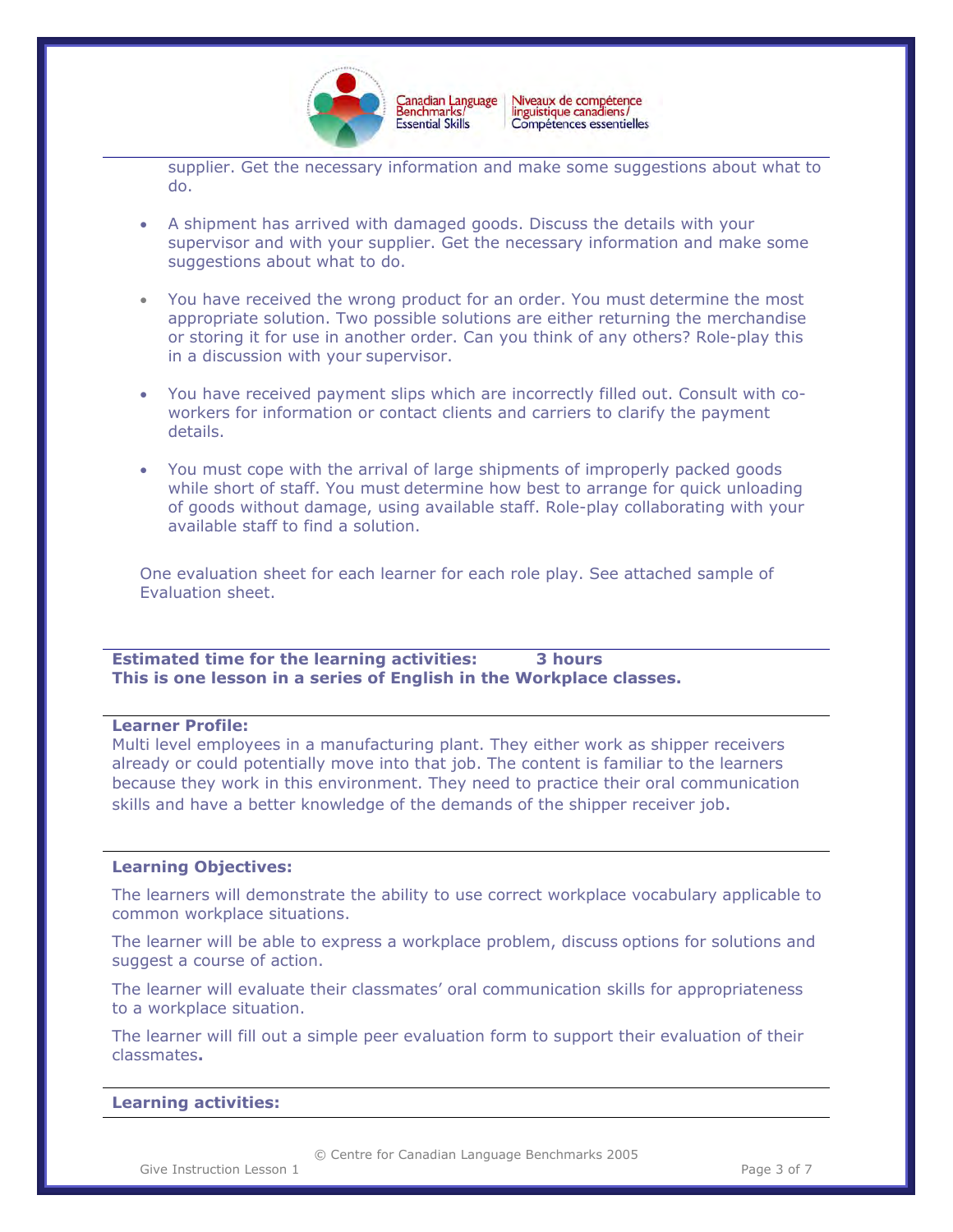

**1.** Brainstorm with class to list the job tasks of the shipper receiver and develop a job description. As learners supply tasks list them on the board. Provide needed vocabulary. Make sure they cover all of the following information taken from ES profile 1741. Shippers and receivers ship, receive and record the movement of parts, supplies, materials, equipment and stock to and from an establishment. Also use <http://www.edunetconnect.com/cat/careers/shipper.html>

# **(20 minutes)**

2. Ask the learners what they think are the most important skills a Shipper Receiver must have to accomplish these tasks. Guide them towards

- Document Use
- Oral Communication
- Problem Solving
- Job task planning and organizing

Tell them that this lesson will concentrate on oral communication around problem solving. (15 minutes)

3. Divide learners into small groups. They brainstorm the types of problems that may arise for a shipper receiver. They report back to the group. List the problems on the board. Since they are familiar with this line of work they should be able to come up with some ideas. If they have difficulty coming up with suggestions refer them to the Essential Skill Profile for Shipper/Receivers. Following are the situations listed in the Essential Skill Profile for Shipper/Receivers:

- Deal with delayed shipments or damaged goods. They discuss the details with supervisors or suppliers and fill out the appropriate forms.
- May receive the wrong product for an order. They determine the most appropriate solution, such as returning the merchandise or storing it for use in another order.
- Receive payment slips which are incorrectly filled out. They consult with coworkers for information or contact clients and carriers to clarify the payment details.
- May have to cope with the arrival of large shipments of improperly packed goods while short of staff. They determine how best to arrange for quick unloading of goods without damage, using available staff.
- (30 minutes)

4. As a class take each problem and brainstorm the vocabulary and grammatical structures needed to express it orally. List these on the board. Review meanings and pronunciation. (30 minutes)

5. Divide the class into pairs. Hand out the problem cards. There should be one for each pair. It is alright if more than one pair works on the same problem. Outline the goal of the role play and the evaluation form. The role plays should follow the format of stating the problem, exploring options to rectify the problem and suggesting a solution to the

© Centre for Canadian Language Benchmarks 2005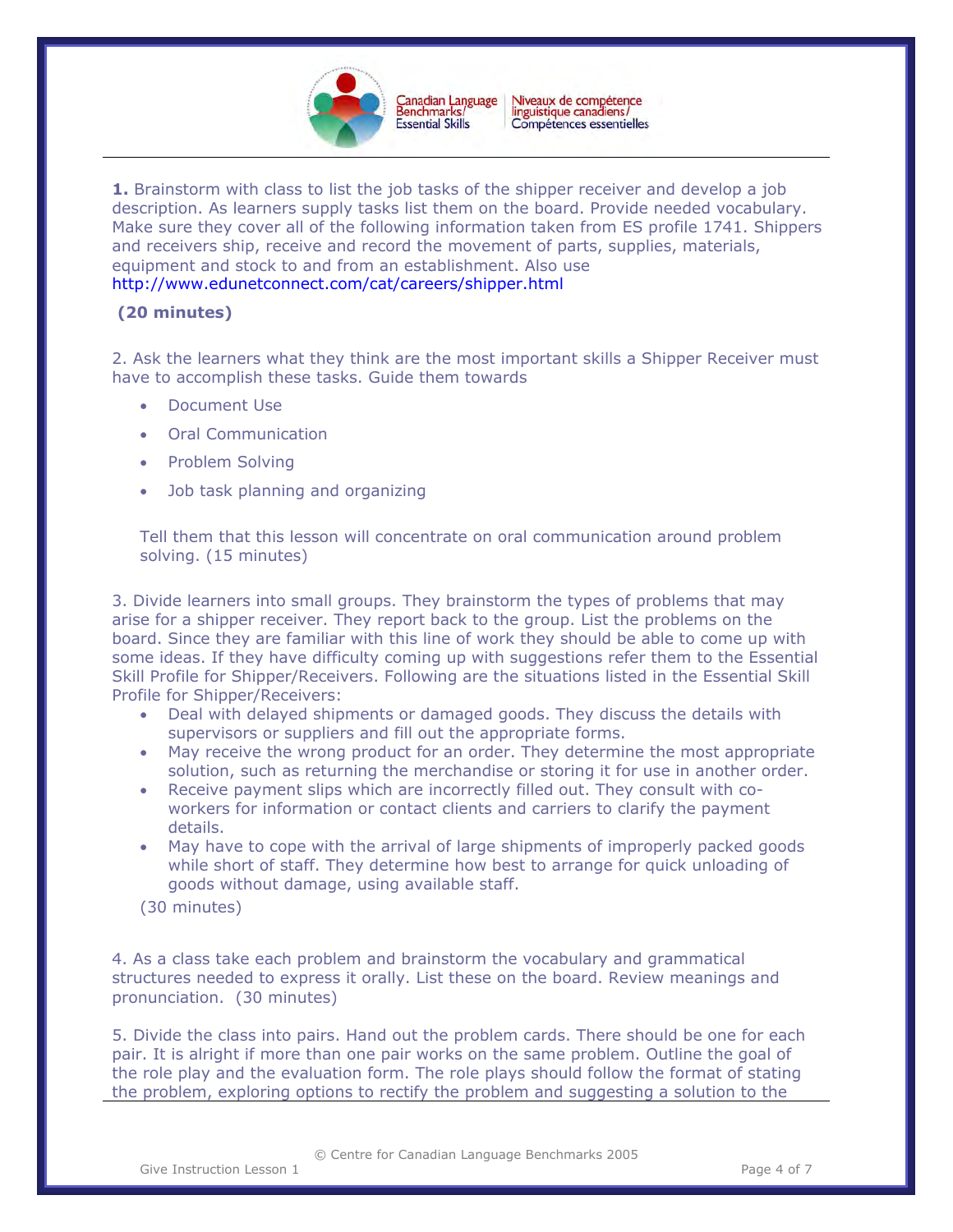

problem. Learners will be evaluated on this content and also on clarity and comprehensiveness. (15 minutes)

6. Give the pairs time to practice their role-play. (20 minutes)

7. Hand out evaluation forms to each learner. They should have one evaluation form for each role play they watch. Review the correct method of completing the evaluation form. (10 minutes)

8. Pairs present their role plays to the class. (depends on size of class, approximately 3 minutes per role play) (30-45 minutes)

9. Instructor and learners give constructive oral feedback to the learners after each role play. Written evaluations are given to the role play participants after the lesson. (approximately 5 minutes per role play) (30 minutes)

#### **Additional and/or extension learning activities:**

The following activities should be taught in subsequent lesson to practice another facet of a Shipper/Receiver's job

Filling out forms to accompany damaged goods using

**Workwrite Volume 1, Preparatory Training Programs, ISBN 0-9689048-4-X 2nd Edition , 2002,** 

**Page 263, Nonconformity Report** 

**Workwrite Volume 1 p. 269 – Product Damage Report** 

**page 274 – Inventory Form (sample, instructor would have to make up her own)**

# **LETTER READING AND WRITING – SHIPPER/RECEIVER**

# **http://demonstrations.alphaplus.ca/Public\_dir/22-shipper.TEACHER.rtf**

# **Evaluation:**

The learners will be evaluated by the instructor and their classmates. As they present their role-plays the audience will fill out a form which will evaluate the format of stating the problem, exploring options to rectify the problem and suggesting a solution to the problem.

The class will also evaluate the role-plays for vocabulary, grammatical structure, clarity and comprehensiveness.

\* See sample evaluation form below.

# **Task Writer: Lorene Anderson**

*The copyright holder gives permission for users of the document to make copies of*

© Centre for Canadian Language Benchmarks 2005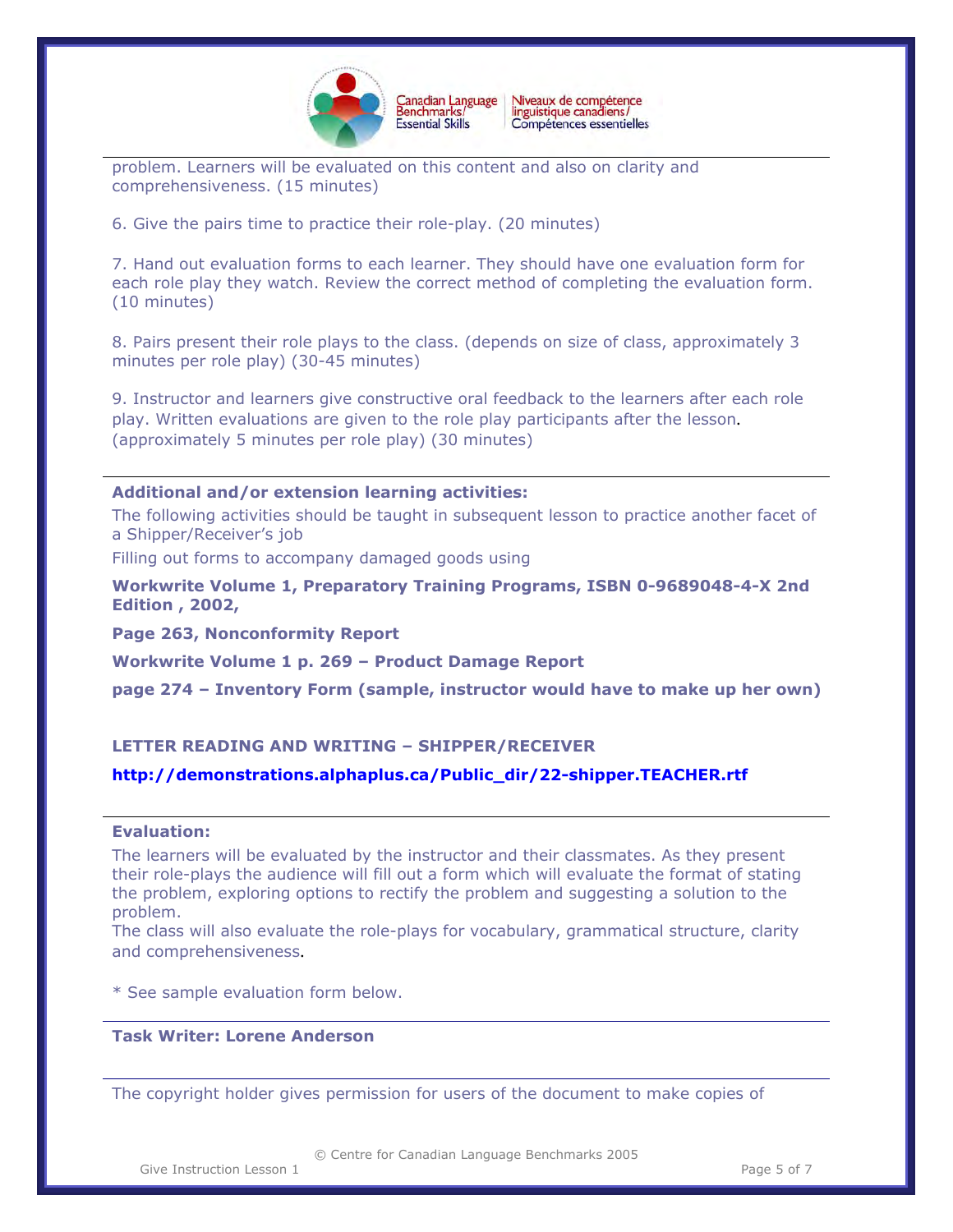

Niveaux de compétence<br>linguistique canadiens/<br>Compétences essentielles Canadian Language<br>Benchmarks/<br>Essential Skills

*selected pages for not-for-sale educational purposes within their organizations. Copying for other purposes without permission is prohibited.* 

> Centre for Canadian Language Benchmarks, 803 – 200 Elgin Street, Ottawa, ON K2G 6Z2 Ph. (613) 230-7729 Fax: (613) 230-9305 [info@language.ca](mailto:info@language.ca)